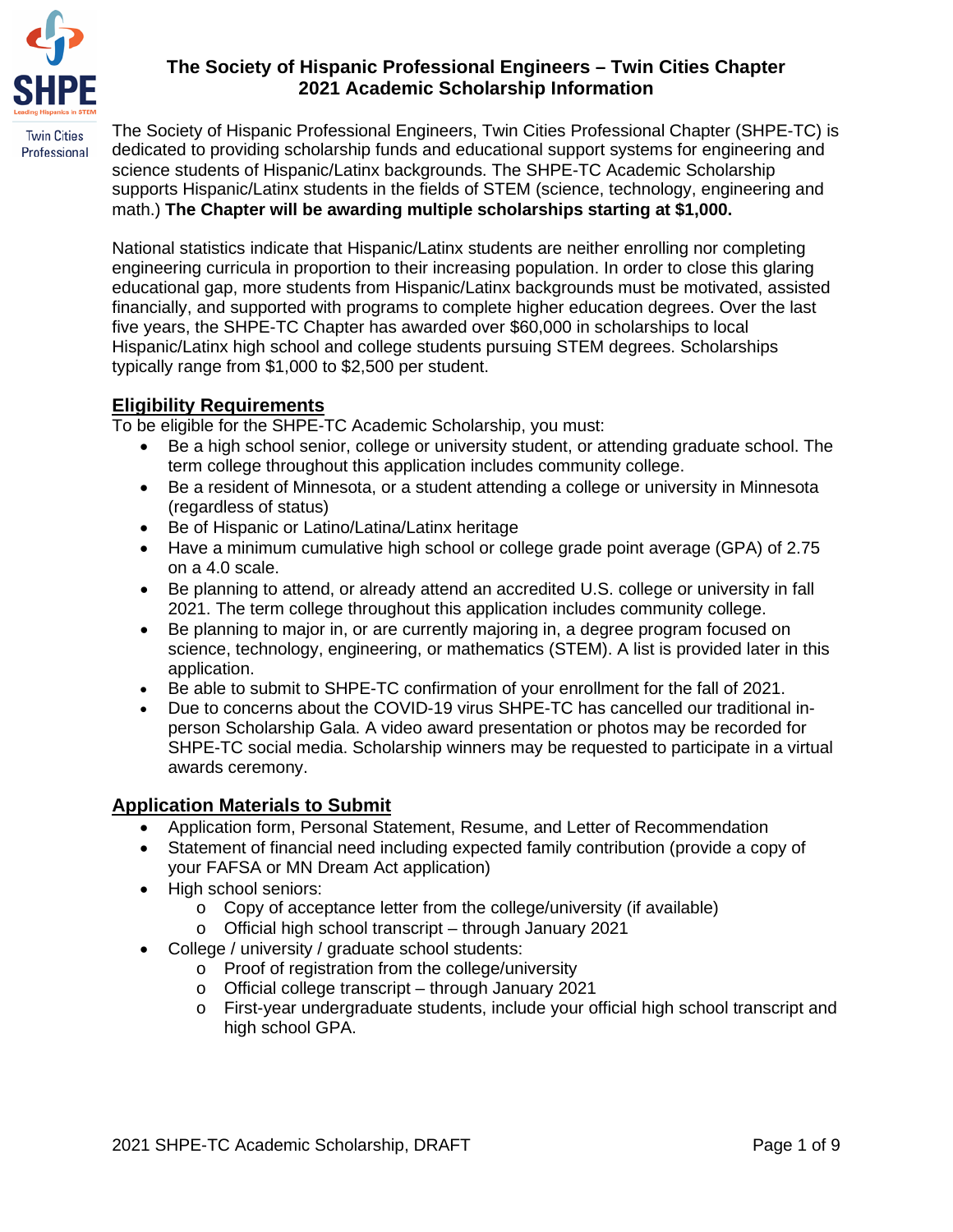

Professional

### **Application Deadline and Email Address**

We recognize that the COVID-19 virus has caused disruption for our scholarship applicants. Complete and e-mail the application NO LATER THAN May  $15<sup>th</sup>$ , 2021 at 11:59 pm CT to applications@shpetwincities.org. There will be no exceptions.

#### **Application Ineligibility and SHPE-TC Scholarship Committee Guidelines**

Students who have a parent or guardian that is a current SHPE-TC Board member are ineligible for this scholarship.

If a SHPE-TC Scholarship Committee member is a relative, guardian, teacher, supervisor, or mentor for a student they will not review their application. SHPE-TC Scholarship Committee members will be asked to disclose any conflict of interest they have with student applications. If there is a conflict of interest they will not review that specific application. (SHPE-TC Scholarship Committee members can still write a letter of recommendation for a student they know, if they wish to do so.)

### **Application Timeline and Process**

Applications are due May 15<sup>th</sup> 2021 at 11:59 CT (local time in Minnesota). Partial applications will not be reviewed. The SHPE-TC Scholarship Committee will review the applications and determine award winners. **Winners will be contacted by email** about a potential virtual awards ceremony, and if necessary, to answer other questions.

All applicants will be notified of the SHPE-TC Scholarship Committee's decision, including those who are not awarded scholarships. We expect to inform applicants no later than May 31<sup>st</sup> 2021. The exact number of scholarships and amounts of scholarships can vary from year to year. Unfortunately we cannot be specific at this time because we expect to receive additional funds between when we release the scholarship applications and when the Scholarship Committee reviews applications. Details for the last 3 years:

- 2020: 10 total scholarships, 2 high school, 8 college. 1 for \$2,500. 3 for \$2,000. 1 for \$1,250. 5 for \$1,000. Total awarded to all scholars: \$14,750.
- 2019: 10 total scholarships, 4 high school, 6 college. 1 for \$3,500. 1 for \$2,500. 2 for \$2,000. 2 for \$1,500. 4 for \$1,000. Total awarded to all scholars: \$17,000.
- 2018: 11 total scholarships, 5 high school, 6 college. 2 for \$2,500. 3 for \$2,000. 1 for \$1,250. 5 for \$1,000. Total awarded to all scholars: \$17,250.

**NOTE:** High school award winners must provide a copy of their acceptance letter from at least one college/university to SHPE-TC prior to scholarship allocation.

#### **Application Format**

We accept applications in Word, PDF, or JPG format only. PDF is preferred. Applications can be submitted in separate files or in one file, either is fine. If you print out this application and fill it out by hand, please write legibly. Pages 5-9 are required. If you prefer to type your responses separately, that is fine, but please include all of the sections that are on this application and answer all of the questions. If you are unable to scan your signature for part D, you can type your name in the signature box.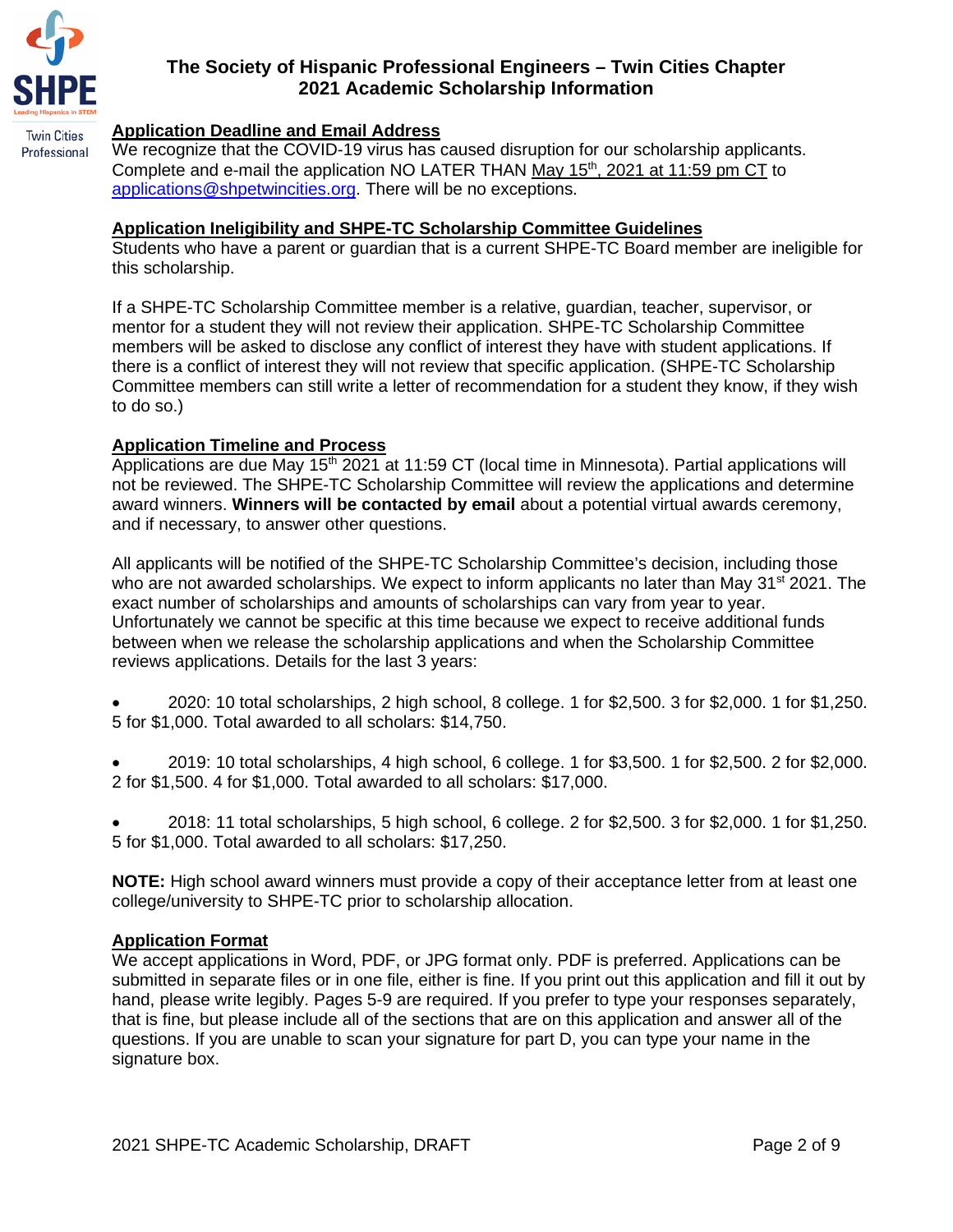

**Twin Cities** 

## **The Society of Hispanic Professional Engineers – Twin Cities Chapter 2021 Academic Scholarship Information**

**Questions? If you have questions about the scholarship application, email applications@shpetwincities.org. We will do our best to respond within 3 business days.** Professional

### **Want to Donate or Become a Sponsor?**

If you or your company would like to support SHPE-TC, email external@shpetwincities.org. Your support will allow us to provide more scholarships to deserving Hispanic/Latinx STEM students.

#### **Eligible STEM Degree Programs – for the SHPE Twin Cities scholarship**

This list is based on other standard definitions of STEM degrees, including the National SHPE list. Note that degree programs listed below will not be available at all universities, colleges, or community colleges.

\* If your major is not listed below but you believe that it is an eligible STEM major, please email **applications@shpetwincities.org** to discuss before submitting your application.

COMPUTER AND INFORMATION SCIENCES & ENGINEERING (including Software Engineering)

ENGINEERING, including all of the following:

Aeronautical and Aerospace Engineering Bioengineering Biomedical Engineering Chemical Engineering Civil Engineering Computer Engineering Electrical and Electronic Engineering Energy Engineering Environmental Engineering **Industrial Engineering** Materials Engineering Mechanical Engineering Nuclear Engineering **Nuclear Engineering** Software Engineering Systems Engineering

HEALTH, including all of the following: General Medical Nursing Pre-Med

MATHEMATICAL SCIENCES (including Applied Mathematics, Probability, and Statistics)

SCIENCE, including all of the following:

**Chemistry** Environmental Science Food Science Geoscience (including Geophysics and Marine Biology) Life Sciences (including Biology, Biochemistry, Ecology, Genetics, Neuroscience) Materials Research Physics and Astronomy (including Astronomy and Astrophysics)

STEM EDUCATION AND LEARNING RESEARCH, including all of the following:

Engineering Education Science Education Mathematics Education Technology Education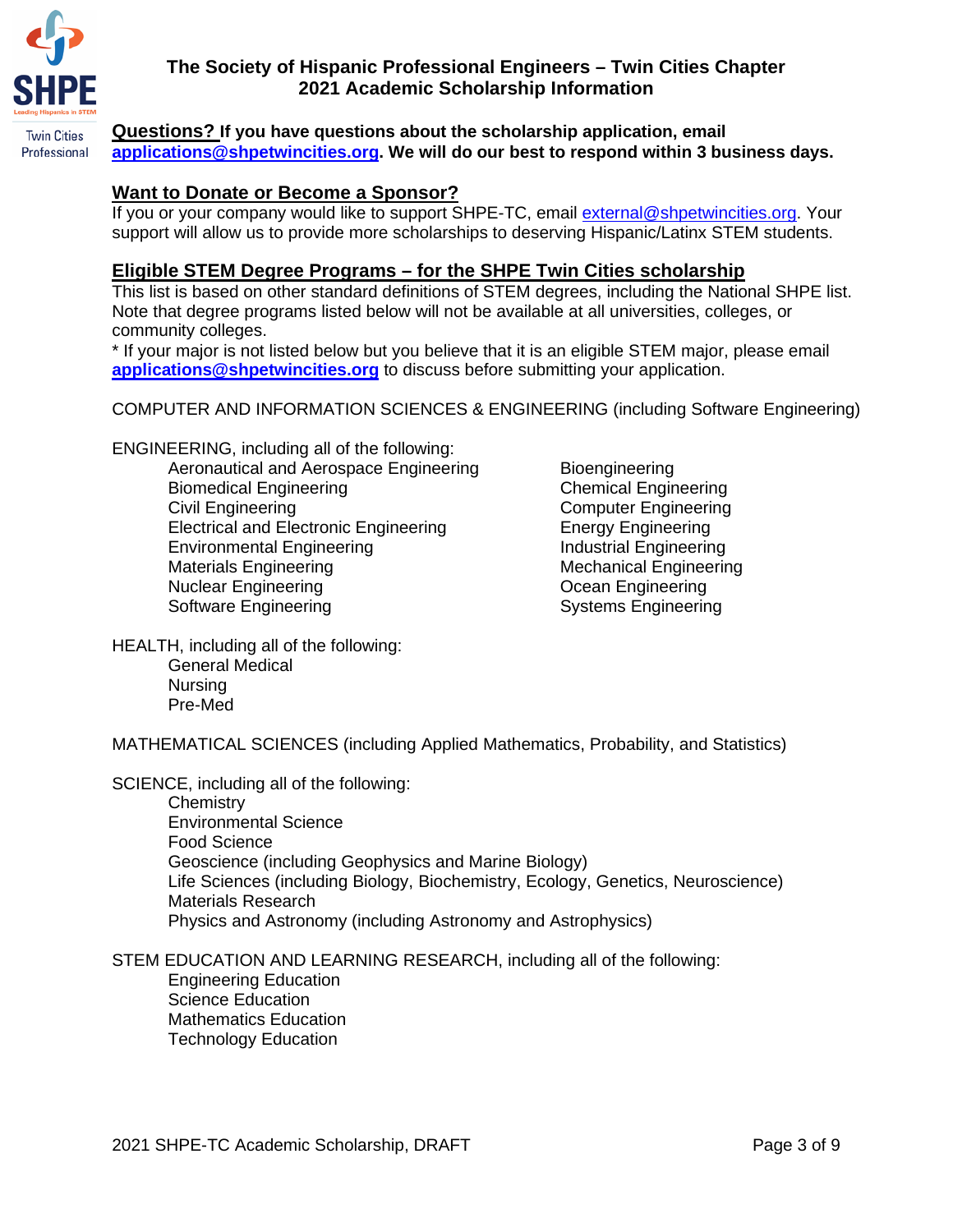

#### **CHECKLIST:**

This is not part of the application but may help you ensure you have completed all parts of this application. The parts you must complete are on pages 5-9.



GENERAL INFORMATION (PART A) p. 5 of this application

RESUME



Copy of ACCEPTANCE LETTER from college/university (if available) – High school students only



Official high school transcript and GPA – High school students (through January 2021) AND First-year undergraduate students (through end of high school)



Proof of registration from the college/university – current college students

Official college transcript – through January 2021 – current college students

PERSONAL STATEMENT (PART B) p. 6 of this application – limit 2 pages

STATEMENT OF FINANCIAL NEED (PART C) p. 7 of this application – narrative has a limit of 1 page

Expected Family Contribution information – copy of your FAFSA or MN DREAM ACT application

NAME, DATE, SIGNATURE (PART D) p. 8 of this application

LETTER OF RECOMMENDATION (PART E) p. 9 of this application - limit of 1 page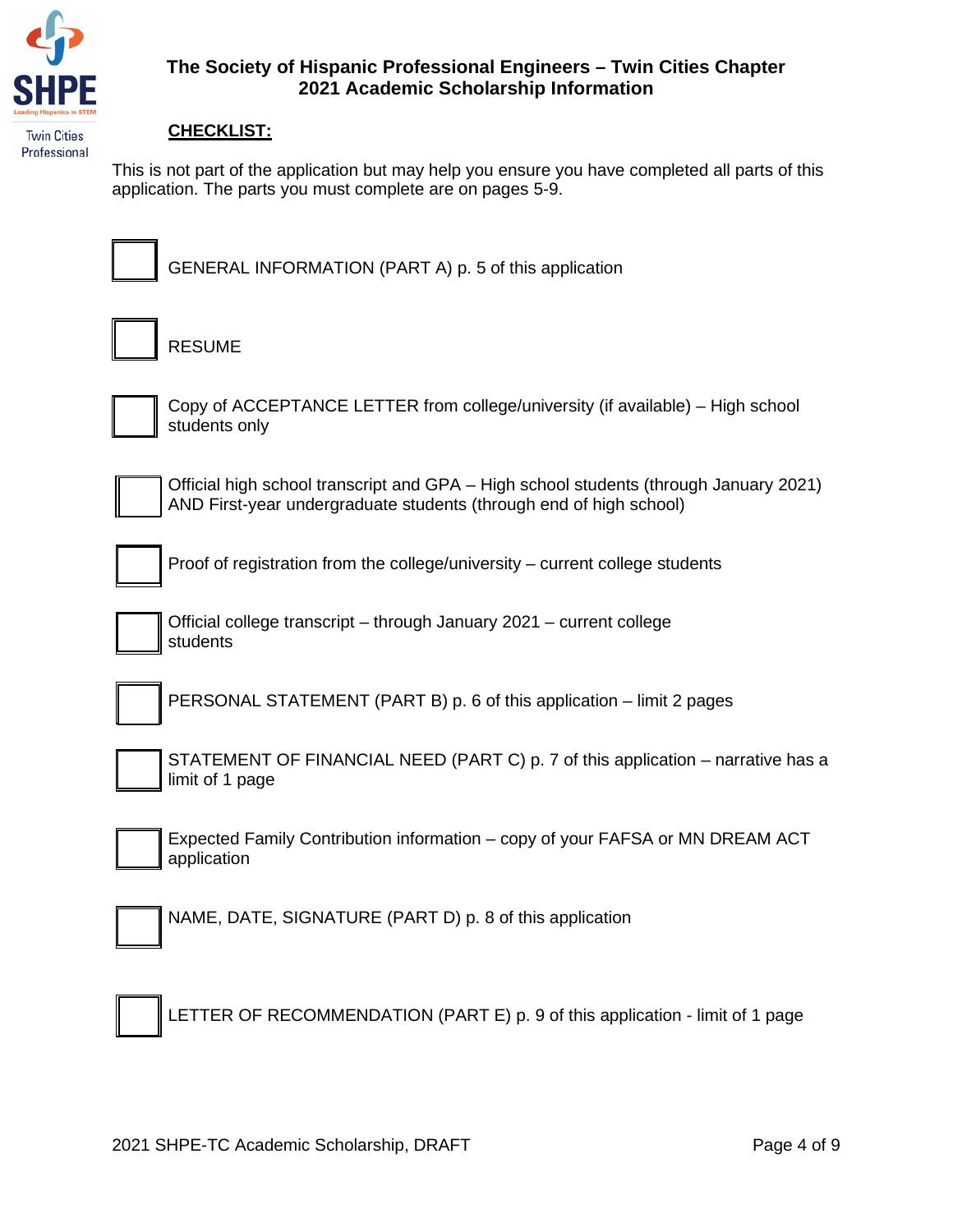

# **The Society of Hispanic Professional Engineers – Twin Cities Chapter 2021 Academic Scholarship Information**

| (Name: Last, First, Middle)<br>(Gender)                                                       |
|-----------------------------------------------------------------------------------------------|
|                                                                                               |
| (Home Address)<br>(City)                                                                      |
|                                                                                               |
| (Zip Code)<br>(State)<br>(Home Phone or Cell Phone)                                           |
| Preferred email address (please check for responses):                                         |
| Ethnic Background:                                                                            |
| Are you a first-generation college student? (Your parents have not graduated from college.)   |
| If yes, do you have an older sibling who is a college graduate or enrolled in college?        |
| High school you are graduating from spring 2021, or college/university currently enrolled in: |
|                                                                                               |
|                                                                                               |
| Planned STEM major or field of study (may list more than one):                                |
|                                                                                               |
| $($ of 4.0)<br>High school or college cumulative GPA (required)                               |
| Expected graduation date (month/year)                                                         |
| Extracurricular activities (not paid work):                                                   |
| Leadership positions:                                                                         |
|                                                                                               |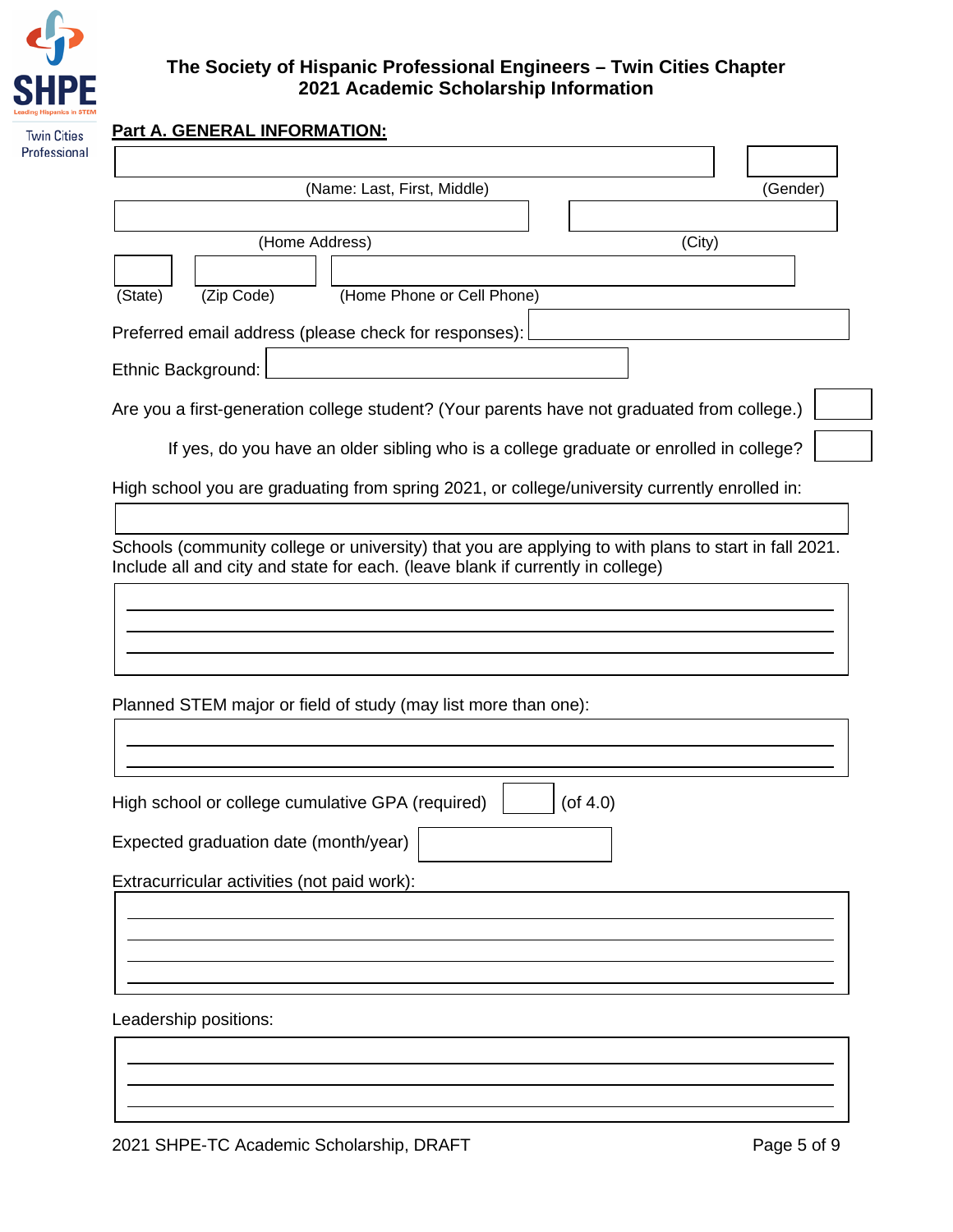

# **The Society of Hispanic Professional Engineers – Twin Cities Chapter 2021 Academic Scholarship Information**

#### **Part B. PERSONAL STATEMENT:**

How will your chosen field of study assist you in reaching your long-range goals beyond a college degree? What are the most important issues this field is facing today? Discuss a special attribute or accomplishment that sets you apart. Please explore individual goals, what inspired you to choose your planned major and profession, and aspects other than the need for financial assistance. (Your need for financial assistance will be covered in a separate section of the application.) This can be handwritten or typed and attached separately. Limit this statement to no more than two pages.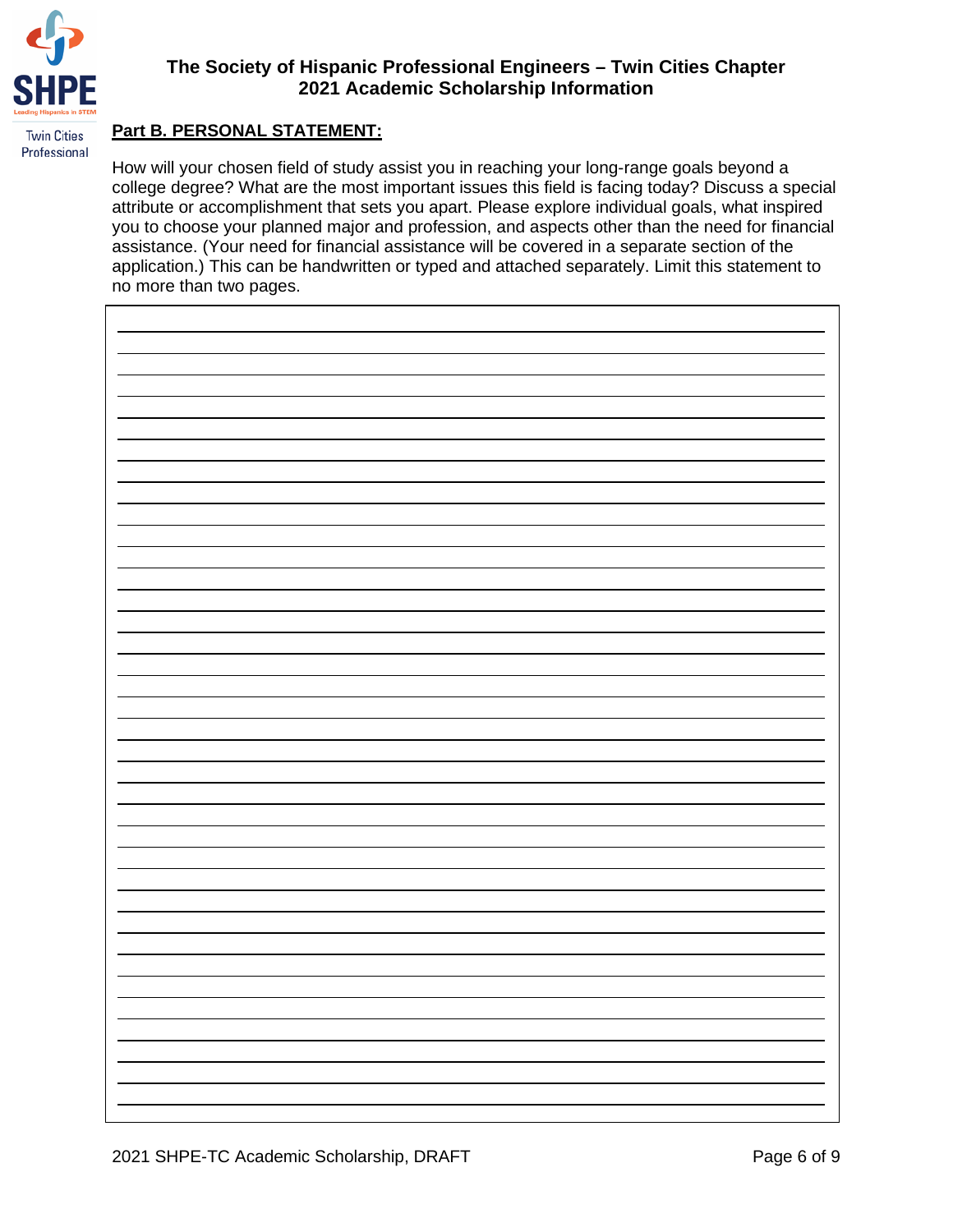

| <b>Twin Cities</b> | <b>Part C. STATEMENT OF FINANCIAL NEED:</b>                                       |                                                                                |
|--------------------|-----------------------------------------------------------------------------------|--------------------------------------------------------------------------------|
| Professional       | Living with: (Please check one)                                                   |                                                                                |
|                    | One<br><b>Both Parents</b><br>Parent or<br>or two<br>one<br>Guardians<br>Guardian | Not with a parent<br>or guardian (on<br>own or with<br>unrelated<br>roommates) |
|                    | Total Number of family members living in your present household:                  |                                                                                |
|                    | Expected Family Contribution (* from FAFSA or MN Dream Act):                      |                                                                                |
|                    | Are you currently employed?<br>If yes, where and how many hours per week?         |                                                                                |

What is your family's and/or your approximate annual income from all sources? (Also include explanation of any special circumstances.) Limit this statement to no more than one page.

**\* NOTE:** Remember that you also need to include a copy of your FAFSA or MN Dream Act application.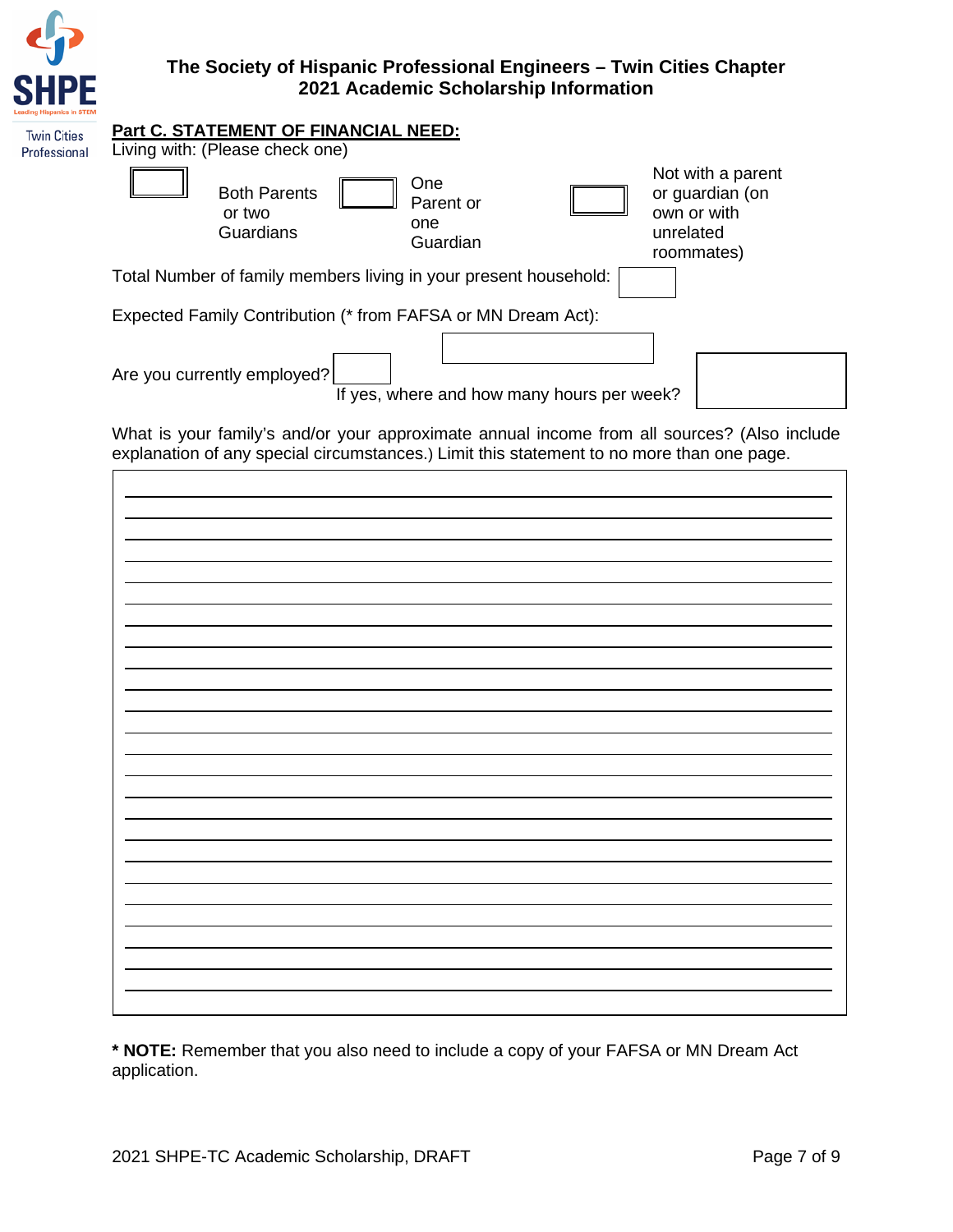

| <b>Twin Cities</b> | Part D: I certify that the statements and information provided in this application are true |  |  |  |  |
|--------------------|---------------------------------------------------------------------------------------------|--|--|--|--|
| Professional       | and accurate to the best of my knowledge.                                                   |  |  |  |  |
|                    | If awarded a scholarship I plan to do my best to participate in a virtual awards ceremony.  |  |  |  |  |
|                    | Applicant's printed name:<br>Date:                                                          |  |  |  |  |

**(If you are unable to scan your signature, then type your name below. By doing so you affirm that the typed information below acts as your signature.)**

**Applicant's signature**: